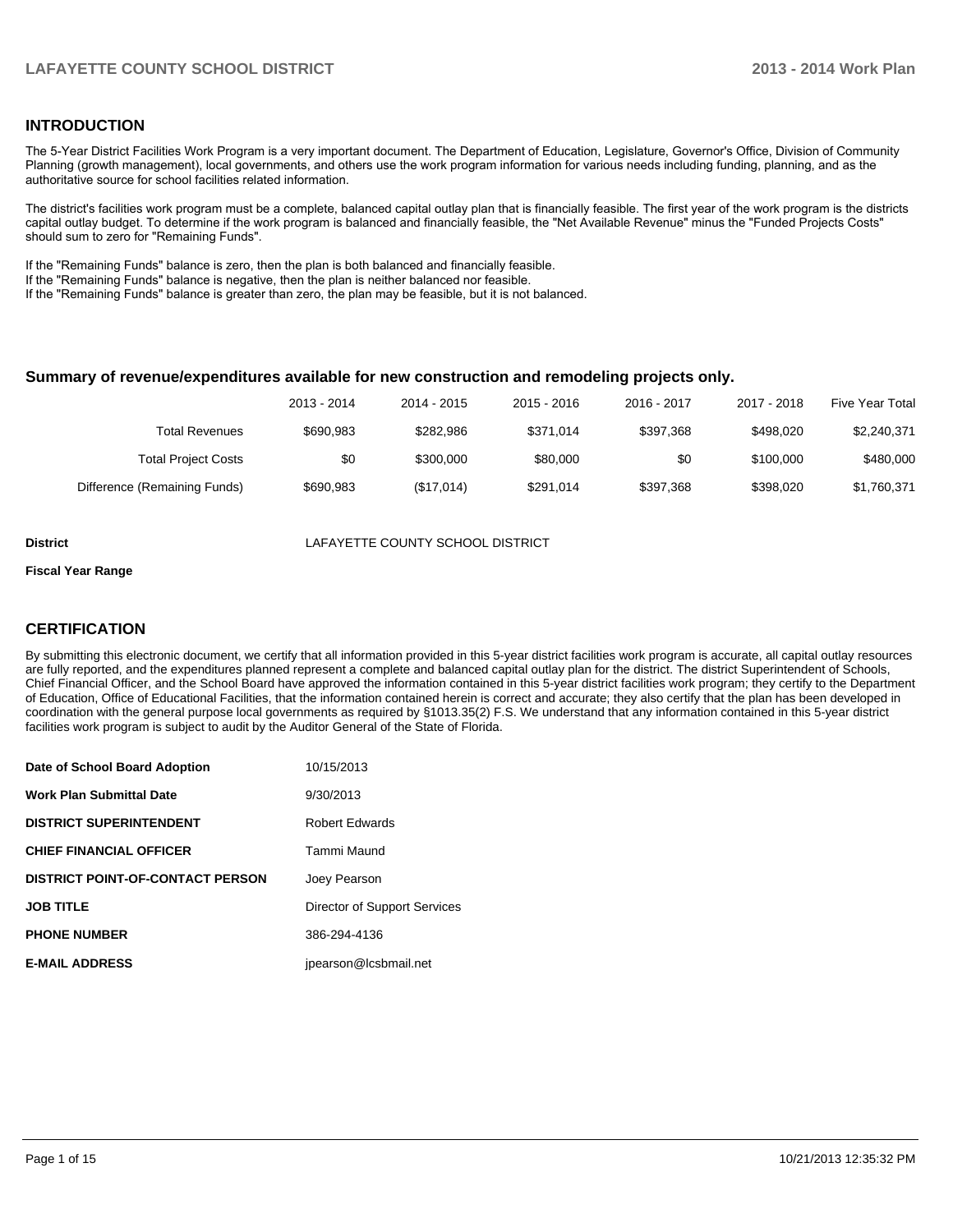## **Expenditures**

#### **Expenditure for Maintenance, Repair and Renovation from 1.50-Mills and PECO**

Annually, prior to the adoption of the district school budget, each school board must prepare a tentative district facilities work program that includes a schedule of major repair and renovation projects necessary to maintain the educational and ancillary facilities of the district.

| Item                                                                                                                                                       | 2013 - 2014<br><b>Actual Budget</b>                                                                     | 2014 - 2015<br>Projected | 2015 - 2016<br>Projected | 2016 - 2017<br>Projected | 2017 - 2018<br>Projected | <b>Total</b> |  |  |  |  |  |
|------------------------------------------------------------------------------------------------------------------------------------------------------------|---------------------------------------------------------------------------------------------------------|--------------------------|--------------------------|--------------------------|--------------------------|--------------|--|--|--|--|--|
| <b>HVAC</b>                                                                                                                                                | \$25,000                                                                                                | \$25,000                 | \$25,000                 | \$25,000                 | \$0                      | \$100,000    |  |  |  |  |  |
| ADULT EDUCATION PROGRAM, LAFAYETTE ELEMENTARY, LAFAYETTE SENIOR HIGH, LAFAYETTE SUPERINTENDENT'S OFFICE<br>Locations:                                      |                                                                                                         |                          |                          |                          |                          |              |  |  |  |  |  |
| Flooring                                                                                                                                                   | \$5.000                                                                                                 | \$5.000                  | \$5,000                  | \$5.000                  | \$0                      | \$20,000     |  |  |  |  |  |
| Locations:                                                                                                                                                 | ADULT EDUCATION PROGRAM, LAFAYETTE ELEMENTARY, LAFAYETTE SENIOR HIGH, LAFAYETTE SUPERINTENDENT'S OFFICE |                          |                          |                          |                          |              |  |  |  |  |  |
| Roofing                                                                                                                                                    | \$5.000                                                                                                 | \$5.000                  | \$5,000                  | \$5.000                  | \$0                      | \$20,000     |  |  |  |  |  |
| ADULT EDUCATION PROGRAM, LAFAYETTE ELEMENTARY, LAFAYETTE SENIOR HIGH, LAFAYETTE SUPERINTENDENT'S OFFICE<br>Locations:                                      |                                                                                                         |                          |                          |                          |                          |              |  |  |  |  |  |
| Safety to Life                                                                                                                                             | \$5,000                                                                                                 | \$5,000                  | \$5,000                  | \$5,000                  | \$0                      | \$20,000     |  |  |  |  |  |
| ADULT EDUCATION PROGRAM, LAFAYETTE ELEMENTARY, LAFAYETTE SENIOR HIGH, LAFAYETTE SUPERINTENDENT'S OFFICE,<br>Locations:<br><b>TRANSPORTATION DEPARTMENT</b> |                                                                                                         |                          |                          |                          |                          |              |  |  |  |  |  |
| Fencing                                                                                                                                                    | \$5.000                                                                                                 | \$5,000                  | \$5,000                  | \$5,000                  | \$0                      | \$20,000     |  |  |  |  |  |
| Locations: LAFAYETTE ELEMENTARY, LAFAYETTE SENIOR HIGH                                                                                                     |                                                                                                         |                          |                          |                          |                          |              |  |  |  |  |  |
| Parking                                                                                                                                                    | \$0                                                                                                     | \$0                      | \$0                      | \$0                      | \$0                      | \$0          |  |  |  |  |  |
| Locations: No Locations for this expenditure.                                                                                                              |                                                                                                         |                          |                          |                          |                          |              |  |  |  |  |  |
| Electrical                                                                                                                                                 | \$0                                                                                                     | \$0                      | \$0                      | \$0                      | \$0                      | \$0          |  |  |  |  |  |
| Locations: No Locations for this expenditure.                                                                                                              |                                                                                                         |                          |                          |                          |                          |              |  |  |  |  |  |
| Fire Alarm                                                                                                                                                 | \$5,000                                                                                                 | \$5,000                  | \$5,000                  | \$5,000                  | \$0                      | \$20,000     |  |  |  |  |  |
| ADULT EDUCATION PROGRAM, LAFAYETTE ELEMENTARY, LAFAYETTE SENIOR HIGH, LAFAYETTE SUPERINTENDENT'S OFFICE,<br>Locations:<br><b>TRANSPORTATION DEPARTMENT</b> |                                                                                                         |                          |                          |                          |                          |              |  |  |  |  |  |
| Telephone/Intercom System                                                                                                                                  | \$3,500                                                                                                 | \$3,500                  | \$5,000                  | \$5,000                  | \$0                      | \$17,000     |  |  |  |  |  |
| Locations: ADULT EDUCATION PROGRAM, LAFAYETTE ELEMENTARY, LAFAYETTE SENIOR HIGH                                                                            |                                                                                                         |                          |                          |                          |                          |              |  |  |  |  |  |
| <b>Closed Circuit Television</b>                                                                                                                           | \$0                                                                                                     | \$0                      | \$0                      | \$0                      | \$0                      | \$0          |  |  |  |  |  |
| Locations: No Locations for this expenditure.                                                                                                              |                                                                                                         |                          |                          |                          |                          |              |  |  |  |  |  |
| Paint                                                                                                                                                      | \$2.500                                                                                                 | \$2.500                  | \$2,500                  | \$2.500                  | \$0                      | \$10,000     |  |  |  |  |  |
| Locations: ADULT EDUCATION PROGRAM, LAFAYETTE ELEMENTARY, LAFAYETTE SENIOR HIGH, LAFAYETTE SUPERINTENDENT'S OFFICE                                         |                                                                                                         |                          |                          |                          |                          |              |  |  |  |  |  |
| Maintenance/Repair                                                                                                                                         | \$54,266                                                                                                | \$0                      | \$0                      | \$2,500                  | \$0                      | \$56,766     |  |  |  |  |  |
| Locations: ADULT EDUCATION PROGRAM, LAFAYETTE ELEMENTARY, LAFAYETTE SENIOR HIGH, LAFAYETTE SUPERINTENDENT'S OFFICE                                         |                                                                                                         |                          |                          |                          |                          |              |  |  |  |  |  |
| <b>Sub Total:</b>                                                                                                                                          | \$110,266                                                                                               | \$56,000                 | \$57,500                 | \$60,000                 | \$0                      | \$283,766    |  |  |  |  |  |

| <b>DECO</b><br>.<br>-SO !<br>Maintenance Expenditures | ሖ<br>Ψ∪ | \$2,059 | $1 - C$<br>Фc<br>$\mathbf{m}$<br>ახ.<br>וט⊬ | ا 469.د .<br>64 E<br> | ሰሰሰ<br>091<br>323.YG |
|-------------------------------------------------------|---------|---------|---------------------------------------------|-----------------------|----------------------|
|-------------------------------------------------------|---------|---------|---------------------------------------------|-----------------------|----------------------|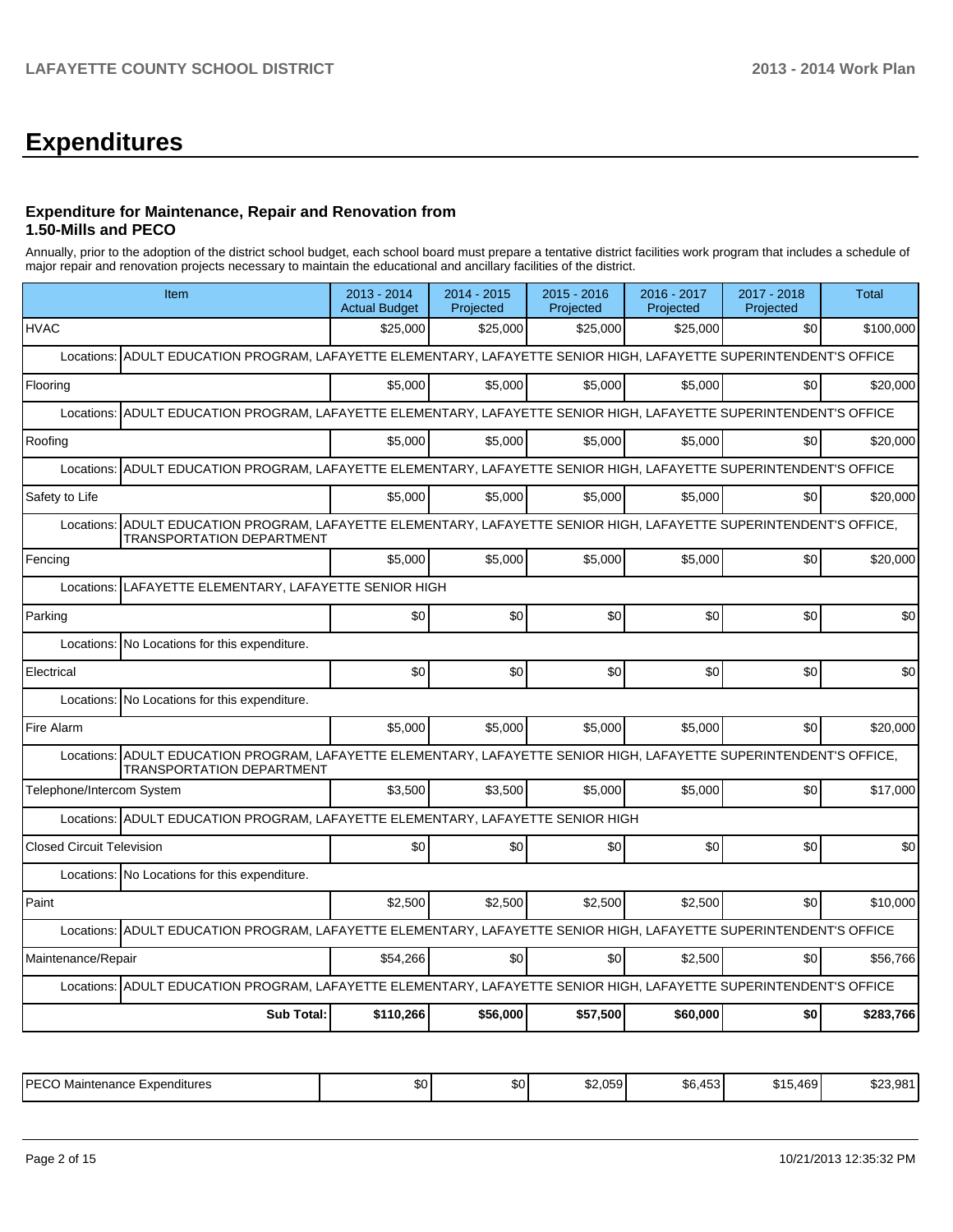| Mill<br>1.50<br>\$56,000<br>10.266<br>Sub<br>Total:।<br>$\cdot$ . | <b>ero</b><br>. 441<br>\$55. | (S15)<br>.469)<br>785<br>\$259,7<br>$-1$<br>\$53,547<br>ັບບ |
|-------------------------------------------------------------------|------------------------------|-------------------------------------------------------------|
|-------------------------------------------------------------------|------------------------------|-------------------------------------------------------------|

No items have been specified.

| Total: | \$110.266 | \$56,000 | \$57,500 | \$60,000 | \$0 | \$283.766 |
|--------|-----------|----------|----------|----------|-----|-----------|
|--------|-----------|----------|----------|----------|-----|-----------|

#### **Local 1.50 Mill Expenditure For Maintenance, Repair and Renovation**

Anticipated expenditures expected from local funding sources over the years covered by the current work plan.

| Item                                                         | $2013 - 2014$<br><b>Actual Budget</b> | $2014 - 2015$<br>Projected | $2015 - 2016$<br>Projected | 2016 - 2017<br>Projected | $2017 - 2018$<br>Projected | <b>Total</b> |
|--------------------------------------------------------------|---------------------------------------|----------------------------|----------------------------|--------------------------|----------------------------|--------------|
| Remaining Maint and Repair from 1.5 Mills                    | \$110,266                             | \$56,000                   | \$55,441                   | \$53,547                 | (\$15,469)                 | \$259,785    |
| Maintenance/Repair Salaries                                  | \$0                                   | \$0                        | \$0                        | \$0                      | \$0                        | \$0          |
| <b>School Bus Purchases</b>                                  | \$69,780                              | \$69,780                   | \$0                        | \$0                      | \$0                        | \$139,560    |
| <b>Other Vehicle Purchases</b>                               | \$0                                   | \$0                        | \$0                        | \$0                      | \$0                        | \$0          |
| <b>Capital Outlay Equipment</b>                              | \$0                                   | \$0                        | \$0                        | \$0                      | \$0                        | \$0          |
| Rent/Lease Payments                                          | \$0                                   | \$0                        | \$0                        | \$0                      | \$0                        | \$0          |
| <b>COP Debt Service</b>                                      | \$0                                   | \$0                        | \$0                        | \$0                      | \$0                        | \$0          |
| Rent/Lease Relocatables                                      | \$0                                   | \$0                        | \$0                        | \$0                      | \$0                        | \$0          |
| <b>Environmental Problems</b>                                | \$0                                   | \$0                        | \$0                        | \$0                      | \$0                        | \$0          |
| s.1011.14 Debt Service                                       | \$0                                   | \$0                        | \$0                        | \$0                      | \$0                        | \$0          |
| <b>Special Facilities Construction Account</b>               | \$0                                   | \$0                        | \$0                        | \$0                      | \$0                        | \$0          |
| Premiums for Property Casualty Insurance - 1011.71<br>(4a,b) | \$0                                   | \$0                        | \$0                        | \$0                      | \$0                        | \$0          |
| Qualified School Construction Bonds (QSCB)                   | \$0                                   | \$0                        | \$0                        | \$0                      | \$0                        | \$0          |
| Qualified Zone Academy Bonds (QZAB)                          | \$0                                   | \$0                        | \$0                        | \$0                      | \$0                        | \$0          |
| <b>Local Expenditure Totals:</b>                             | \$180,046                             | \$125,780                  | \$55,441                   | \$53,547                 | (\$15,469)                 | \$399,345    |
| <b>Revenue</b>                                               |                                       |                            |                            |                          |                            |              |

#### **1.50 Mill Revenue Source**

Schedule of Estimated Capital Outlay Revenue from each currently approved source which is estimated to be available for expenditures on the projects included in the tentative district facilities work program. All amounts are NET after considering carryover balances, interest earned, new COP's, 1011.14 and 1011.15 loans, etc. Districts cannot use 1.5-Mill funds for salaries except for those explicitly associated with maintenance/repair projects. (1011.71 (5), F.S.)

| <b>Item</b>                                                                       | Fund | $2013 - 2014$<br><b>Actual Value</b> | $2014 - 2015$<br>Projected | $2015 - 2016$<br>Projected | $2016 - 2017$<br>Projected | $2017 - 2018$<br>Projected | Total           |
|-----------------------------------------------------------------------------------|------|--------------------------------------|----------------------------|----------------------------|----------------------------|----------------------------|-----------------|
| $(1)$ Non-exempt property<br>lassessed valuation                                  |      | \$257,957,789                        | \$276.835.309              | \$289,119,713              | \$306.105.729              | \$328.074.777              | \$1,458,093,317 |
| $(2)$ The Millege projected for<br>discretionary capital outlay per<br>ls.1011.71 |      | 1.50                                 | 1.50 I                     | l .50 l                    | ا 50.،                     | 1.50 l                     |                 |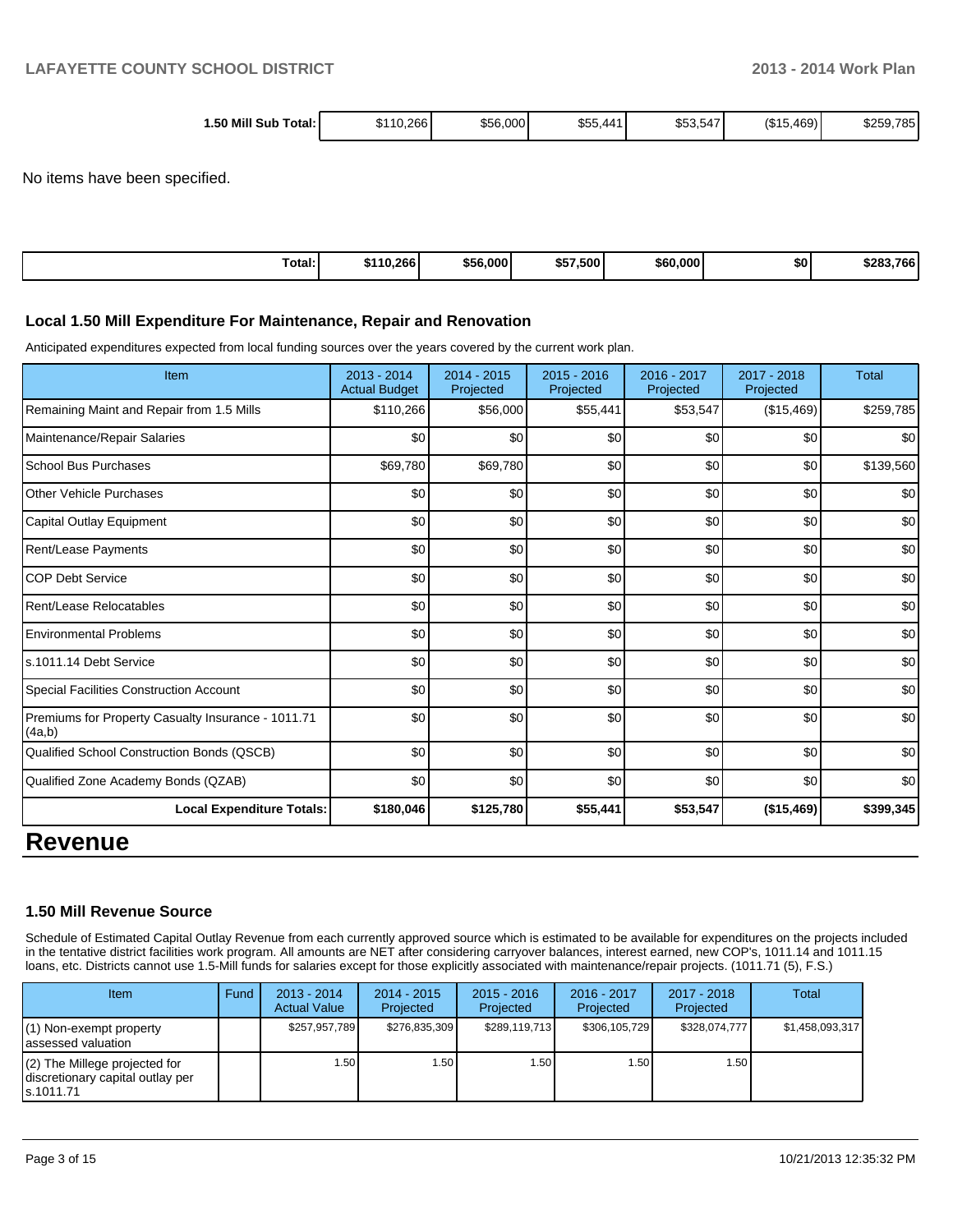| (3) Full value of the 1.50-Mill<br>I discretionary capital outlay per<br>ls.1011.71 |     | \$433.369 | \$465.083 | \$485.721 | \$514.258 | \$551.166 | \$2.449.597 |
|-------------------------------------------------------------------------------------|-----|-----------|-----------|-----------|-----------|-----------|-------------|
| $(4)$ Value of the portion of the 1.50<br>l-Mill ACTUALLY levied                    | 370 | \$371.459 | \$398.643 | \$416.332 | \$440.792 | \$472.428 | \$2.099.654 |
| $(5)$ Difference of lines (3) and (4)                                               |     | \$61.910  | \$66.440  | \$69.389  | \$73.466  | \$78.738  | \$349.943   |

#### **PECO Revenue Source**

The figure in the row designated "PECO Maintenance" will be subtracted from funds available for new construction because PECO maintenance dollars cannot be used for new construction.

| Item                                  | Fund  | 2013 - 2014<br><b>Actual Budget</b> | $2014 - 2015$<br>Projected | $2015 - 2016$<br>Projected | 2016 - 2017<br>Projected | 2017 - 2018<br>Projected | Total    |
|---------------------------------------|-------|-------------------------------------|----------------------------|----------------------------|--------------------------|--------------------------|----------|
| <b>PECO New Construction</b>          | 340 l | \$0                                 | \$0                        | \$0                        | \$0 <sub>0</sub>         | \$0                      | \$0      |
| <b>IPECO Maintenance Expenditures</b> |       | \$0 <sub>1</sub>                    | \$0 <sub>1</sub>           | \$2.059                    | \$6.453                  | \$15.469                 | \$23,981 |
|                                       |       | \$0                                 | \$0                        | \$2,059                    | \$6,453                  | \$15,469                 | \$23,981 |

#### **CO & DS Revenue Source**

Revenue from Capital Outlay and Debt Service funds.

| <b>Item</b>                                        | Fund | 2013 - 2014<br><b>Actual Budget</b> | $2014 - 2015$<br>Projected | $2015 - 2016$<br>Projected | $2016 - 2017$<br>Projected | $2017 - 2018$<br>Projected | Total    |
|----------------------------------------------------|------|-------------------------------------|----------------------------|----------------------------|----------------------------|----------------------------|----------|
| ICO & DS Cash Flow-through<br><b>I</b> Distributed | 360  | \$9,778                             | \$9,778                    | \$9,778                    | \$9,778                    | \$9,778                    | \$48,890 |
| ICO & DS Interest on<br>Undistributed CO           | 360  | \$345                               | \$345                      | \$345                      | \$345                      | \$345                      | \$1,725  |
|                                                    |      | \$10,123                            | \$10,123                   | \$10,123                   | \$10.123                   | \$10,123                   | \$50,615 |

#### **Fair Share Revenue Source**

All legally binding commitments for proportionate fair-share mitigation for impacts on public school facilities must be included in the 5-year district work program.

Nothing reported for this section.

#### **Sales Surtax Referendum**

Specific information about any referendum for a 1-cent or ½-cent surtax referendum during the previous year.

**Did the school district hold a surtax referendum during the past fiscal year 2012 - 2013?**

No

#### **Additional Revenue Source**

Any additional revenue sources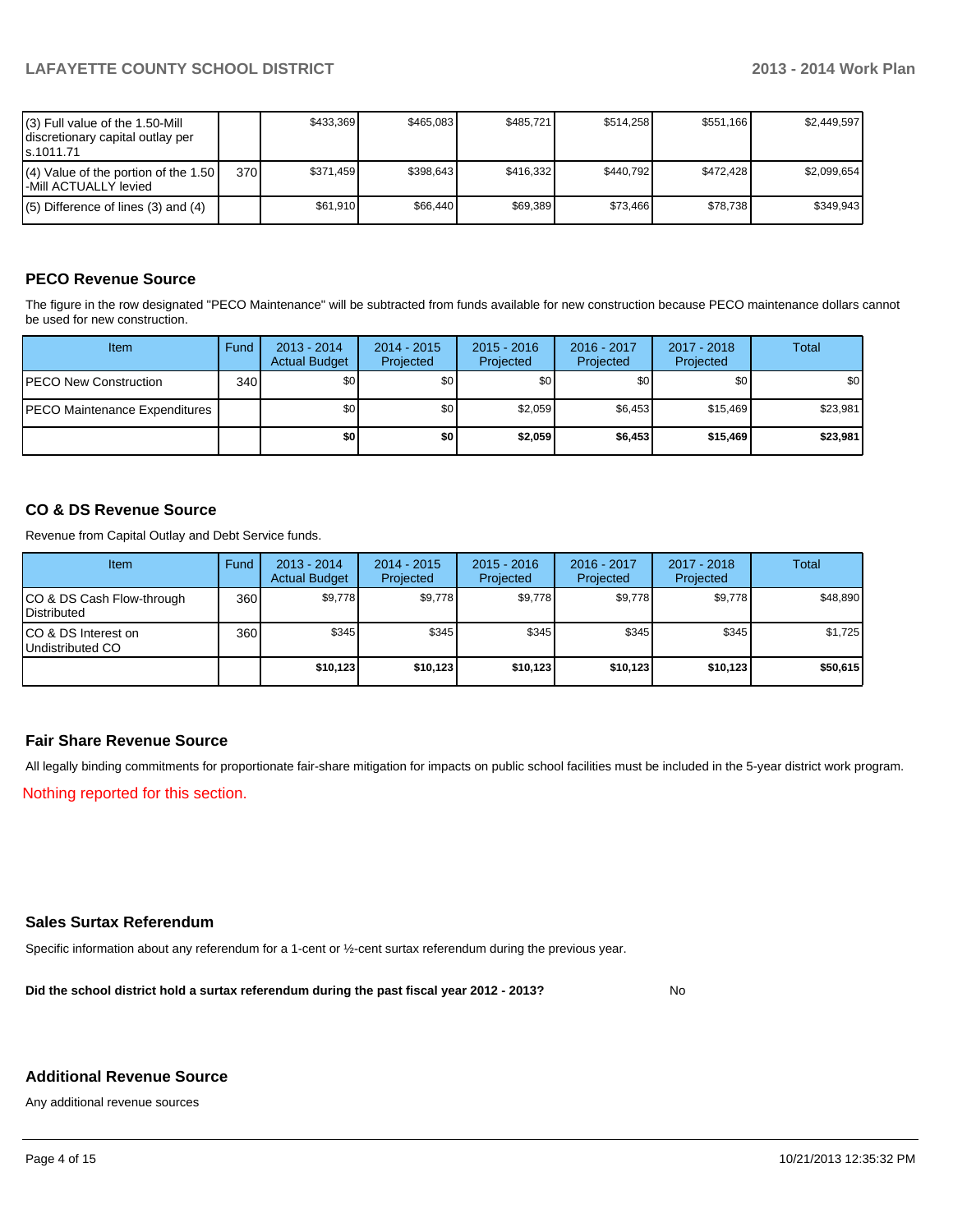### **LAFAYETTE COUNTY SCHOOL DISTRICT 2013 - 2014 Work Plan**

| Item                                                                                                               | 2013 - 2014<br><b>Actual Value</b> | 2014 - 2015<br>Projected | 2015 - 2016<br>Projected | 2016 - 2017<br>Projected | 2017 - 2018<br>Projected | <b>Total</b> |
|--------------------------------------------------------------------------------------------------------------------|------------------------------------|--------------------------|--------------------------|--------------------------|--------------------------|--------------|
| Proceeds from a s.1011.14/15 F.S. Loans                                                                            | \$0                                | \$0                      | \$0                      | \$0                      | \$0                      | \$0          |
| District Bonds - Voted local bond<br>referendum proceeds per s.9, Art VII<br><b>State Constitution</b>             | \$0                                | \$0                      | \$0                      | \$0                      | \$0                      | \$0          |
| Proceeds from Special Act Bonds                                                                                    | \$0                                | \$0                      | \$0                      | \$0                      | \$0                      | \$0          |
| Estimated Revenue from CO & DS Bond<br>Sale                                                                        | \$0                                | \$0                      | \$0                      | \$0                      | \$0                      | \$0          |
| Proceeds from Voted Capital<br>Improvements millage                                                                | \$0                                | \$0                      | \$0                      | \$0                      | \$0                      | \$0          |
| Other Revenue for Other Capital Projects                                                                           | \$0                                | \$0                      | \$0                      | \$0                      | \$0                      | \$0          |
| Proceeds from 1/2 cent sales surtax<br>authorized by school board                                                  | \$0                                | \$0                      | \$0                      | \$0                      | \$0                      | \$0          |
| Proceeds from local governmental<br>infrastructure sales surtax                                                    | \$0                                | \$0                      | \$0                      | \$0                      | \$0                      | \$0          |
| Proceeds from Certificates of<br>Participation (COP's) Sale                                                        | \$0                                | \$0                      | \$0                      | \$0                      | \$0                      | \$0          |
| Classrooms First Bond proceeds amount<br>authorized in FY 1997-98                                                  | \$0                                | \$0                      | \$0                      | \$0                      | \$0                      | \$0          |
| <b>Classrooms for Kids</b>                                                                                         | \$0                                | \$0                      | \$0                      | \$0                      | \$0                      | \$0          |
| <b>District Equity Recognition</b>                                                                                 | \$0                                | \$0                      | \$0                      | \$0                      | \$0                      | \$0          |
| <b>Federal Grants</b>                                                                                              | \$0                                | \$0                      | \$0                      | \$0                      | \$0                      | \$0          |
| Proportionate share mitigation (actual<br>cash revenue only, not in kind donations)                                | \$0                                | \$0                      | \$0                      | \$0                      | \$0                      | \$0          |
| Impact fees received                                                                                               | \$0                                | \$0                      | \$0                      | \$0                      | \$0                      | \$0          |
| Private donations                                                                                                  | \$0                                | \$0                      | \$0                      | \$0                      | \$0                      | \$0          |
| Grants from local governments or not-for-<br>profit organizations                                                  | \$0                                | \$0                      | \$0                      | \$0                      | \$0                      | \$0          |
| Interest, Including Profit On Investment                                                                           | \$0                                | \$0                      | \$0                      | \$0                      | \$0                      | \$0          |
| Revenue from Bonds pledging proceeds<br>from 1 cent or 1/2 cent Sales Surtax                                       | \$0                                | \$0                      | \$0                      | \$0                      | \$0                      | \$0          |
| <b>Total Fund Balance Carried Forward</b>                                                                          | \$489,447                          | \$0                      | \$0                      | \$0                      | \$0                      | \$489,447    |
| General Capital Outlay Obligated Fund<br>Balance Carried Forward From Total<br><b>Fund Balance Carried Forward</b> | \$0                                | \$0                      | \$0                      | \$0                      | \$0                      | \$0          |
| Special Facilities Construction Account                                                                            | \$0                                | \$0                      | \$0                      | \$0                      | \$0                      | \$0          |
| One Cent - 1/2 Cent Sales Surtax Debt<br>Service From Total Fund Balance Carried<br>Forward                        | \$0                                | \$0                      | \$0                      | \$0                      | \$0                      | \$0          |
| Capital Outlay Projects Funds Balance<br>Carried Forward From Total Fund<br><b>Balance Carried Forward</b>         | \$0                                | \$0                      | \$0                      | \$0                      | \$0                      | \$0          |
| <b>Subtotal</b>                                                                                                    | \$489,447                          | \$0                      | \$0                      | \$0                      | \$0                      | \$489,447    |

### **Total Revenue Summary**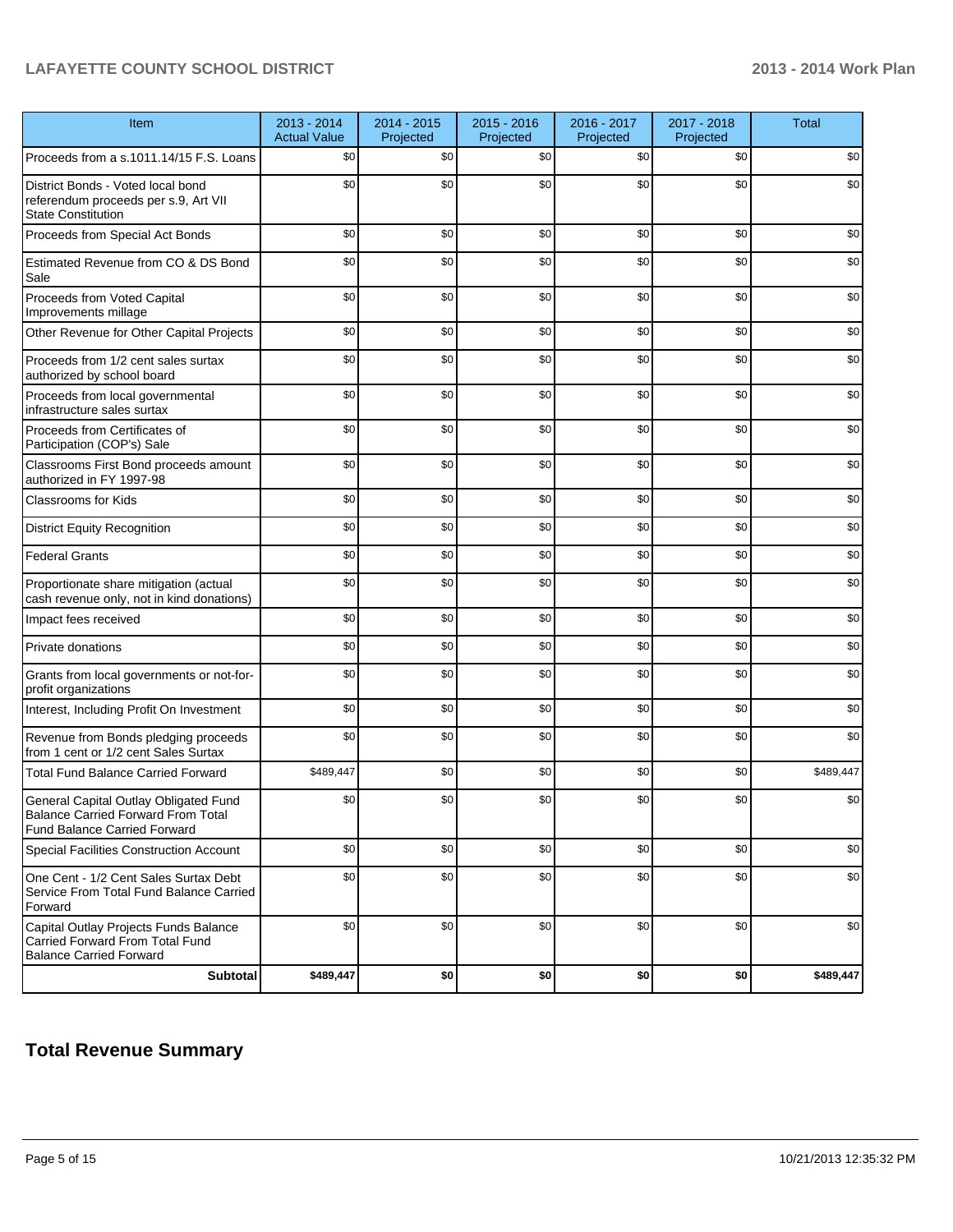### **LAFAYETTE COUNTY SCHOOL DISTRICT 2013 - 2014 Work Plan**

| <b>Item Name</b>                                            | 2013 - 2014<br><b>Budget</b> | 2014 - 2015<br>Projected | $2015 - 2016$<br>Projected | 2016 - 2017<br>Projected | 2017 - 2018<br>Projected | <b>Five Year Total</b> |
|-------------------------------------------------------------|------------------------------|--------------------------|----------------------------|--------------------------|--------------------------|------------------------|
| Local 1.5 Mill Discretionary Capital Outlay  <br>l Revenue  | \$371,459                    | \$398,643                | \$416,332                  | \$440,792                | \$472,428                | \$2,099,654            |
| IPECO and 1.5 Mill Maint and Other 1.5<br>Mill Expenditures | (\$180,046)                  | (\$125,780)              | (\$55,441)                 | (\$53,547)               | \$15.469                 | (\$399,345)            |
| IPECO Maintenance Revenue                                   | \$0                          | \$0                      | \$2,059                    | \$6,453                  | \$15,469                 | \$23,981               |
| <b>Available 1.50 Mill for New</b><br>l Construction        | \$191,413                    | \$272,863                | \$360.891                  | \$387.245                | \$487,897                | \$1,700,309            |

| Item Name                            | 2013 - 2014<br><b>Budget</b> | $2014 - 2015$<br>Projected | $2015 - 2016$<br>Projected | $2016 - 2017$<br>Projected | $2017 - 2018$<br>Projected | <b>Five Year Total</b> |
|--------------------------------------|------------------------------|----------------------------|----------------------------|----------------------------|----------------------------|------------------------|
| CO & DS Revenue                      | \$10,123                     | \$10,123                   | \$10,123                   | \$10,123                   | \$10,123                   | \$50,615               |
| <b>PECO New Construction Revenue</b> | \$0                          | \$0                        | \$0                        | \$0                        | \$0                        | \$0                    |
| Other/Additional Revenue             | \$489,447                    | \$0                        | \$0                        | \$0                        | \$0                        | \$489,447              |
| <b>Total Additional Revenuel</b>     | \$499,570                    | \$10,123                   | \$10,123                   | \$10,123                   | \$10,123                   | \$540,062              |
| <b>Total Available Revenue</b>       | \$690,983                    | \$282,986                  | \$371,014                  | \$397,368                  | \$498,020                  | \$2,240,371            |

### **Project Schedules**

#### **Capacity Project Schedules**

A schedule of capital outlay projects necessary to ensure the availability of satisfactory classrooms for the projected student enrollment in K-12 programs.

| <b>Project Description</b>           | Location                       |                          | 2013 - 2014 | 2014 - 2015  | 2015 - 2016     | 2016 - 2017 | 2017 - 2018 | <b>Total</b>    | Funded |
|--------------------------------------|--------------------------------|--------------------------|-------------|--------------|-----------------|-------------|-------------|-----------------|--------|
| Relocatable<br>Classrooms K-3        | LAFAYETTE<br><b>ELEMENTARY</b> | <b>Planned</b><br>Cost:  | \$0         | \$0          | \$220,000       | \$0         | \$0         | \$220,000 No    |        |
|                                      |                                | <b>Student Stations:</b> | 0           |              | 36 <sup>1</sup> | $\Omega$    | ſ           | 36 <sup>1</sup> |        |
|                                      | Total Classrooms:              |                          | $\Omega$    | $\cap$       | 2               | $\Omega$    | $\Omega$    | $\Omega$        |        |
|                                      | Gross Sq Ft:                   |                          | 0           | <sup>n</sup> | 1,700           | $\Omega$    | C           | 1,700           |        |
| Project description<br>not specified | Location not<br>specified      | Planned<br>Cost:         | \$0         | \$0          | \$0             | \$0         | \$0         | \$0 No          |        |
|                                      | <b>Student Stations:</b>       |                          | $\Omega$    | ∩            | $\Omega$        | $\Omega$    | $\Omega$    | $\Omega$        |        |
|                                      |                                | Total Classrooms:        | $\Omega$    |              | $\Omega$        |             | $\Omega$    |                 |        |
|                                      |                                | Gross Sq Ft:             | $\Omega$    |              | 0               |             | $\Omega$    |                 |        |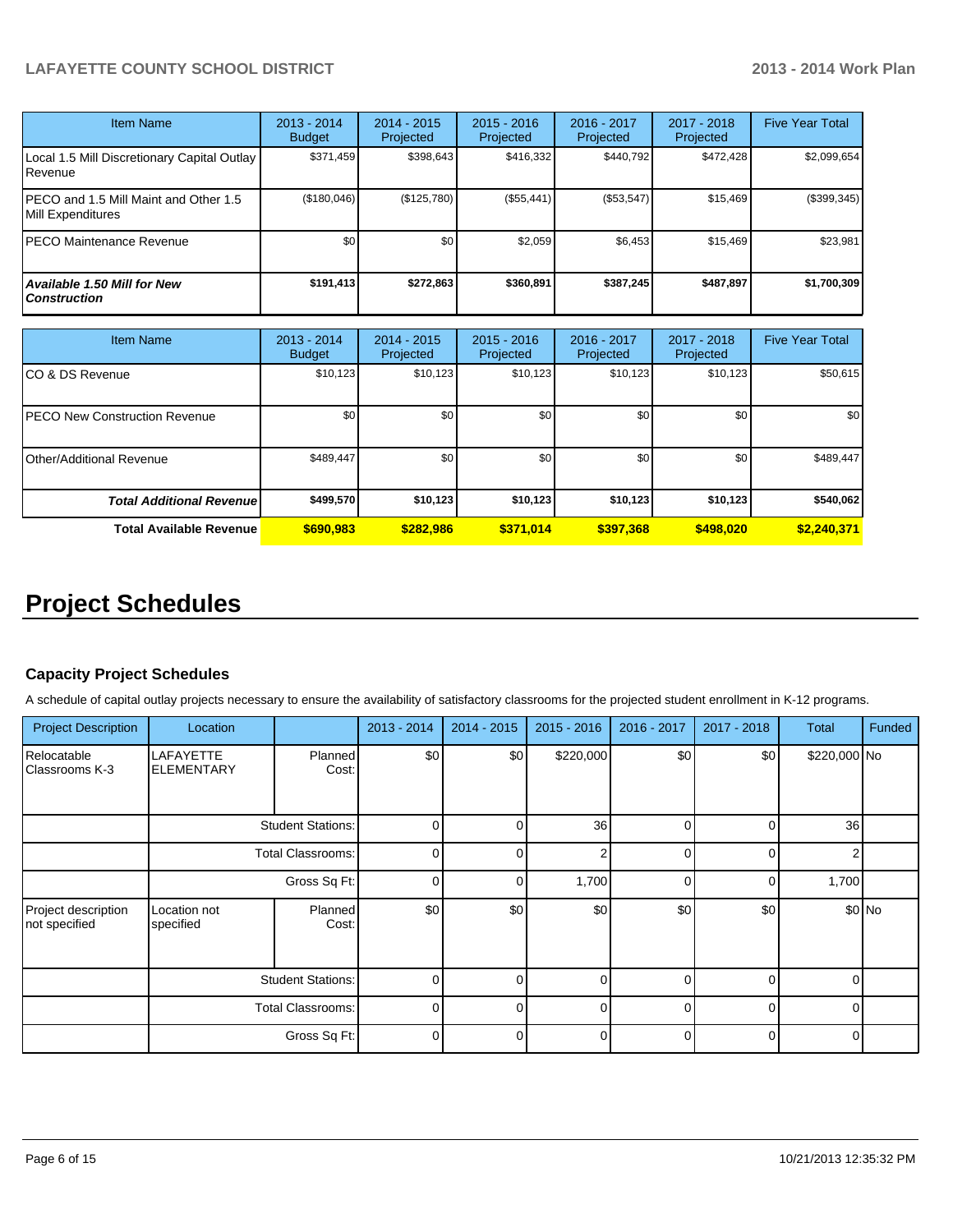| <b>Planned Cost:</b>     | \$0 | \$0 | \$220,000 | \$0 | \$0 | \$220,000 |
|--------------------------|-----|-----|-----------|-----|-----|-----------|
| <b>Student Stations:</b> |     |     | 36        |     |     | 36        |
| <b>Total Classrooms:</b> |     |     |           |     |     |           |
| Gross Sq Ft:             |     |     | 1,700     |     |     | 1,700     |

#### **Other Project Schedules**

Major renovations, remodeling, and additions of capital outlay projects that do not add capacity to schools.

| <b>Project Description</b>                         | Location                                              | 2013 - 2014<br>Actual Budget | $2014 - 2015$<br>Projected | $2015 - 2016$<br>Projected | 2016 - 2017<br>Projected | 2017 - 2018<br>Projected | <b>Total</b>  | Funded |
|----------------------------------------------------|-------------------------------------------------------|------------------------------|----------------------------|----------------------------|--------------------------|--------------------------|---------------|--------|
| Replace the Roofing on District<br><b>I</b> Office | <b>LAFAYETTE</b><br>SUPERINTENDENT'S<br><b>OFFICE</b> | \$0                          | \$0 <sub>1</sub>           | \$0                        | \$0                      | \$100,000                | \$100,000 Yes |        |
| Replace roofing on Building<br>23,24 and 25        | <b>LAFAYETTE</b><br><b>ELEMENTARY</b>                 | \$0                          | \$300,000                  | \$0                        | \$0                      | \$0                      | \$300,000 Yes |        |
| Restroom Faciltiy for PE area                      | <b>LAFAYETTE</b><br><b>ELEMENTARY</b>                 | \$0                          | \$0                        | \$80,000                   | \$0                      | \$0                      | \$80,000 Yes  |        |
| Kitchen renovation and<br>lexpansion               | LAFAYETTE<br><b>ELEMENTARY</b>                        | \$0                          | \$0                        | \$0                        | \$0                      | \$250,000                | \$250,000 No  |        |
| Walkway Canopy Replacement LAFAYETTE               | <b>ELEMENTARY</b>                                     | \$0                          | \$0                        | \$0                        | \$100,000                | \$0                      | \$100,000 No  |        |
|                                                    |                                                       | \$0                          | \$300,000                  | \$80,000                   | \$100,000                | \$350,000                | \$830,000     |        |

#### **Additional Project Schedules**

Any projects that are not identified in the last approved educational plant survey.

Nothing reported for this section.

#### **Non Funded Growth Management Project Schedules**

Schedule indicating which projects, due to planned development, that CANNOT be funded from current revenues projected over the next five years.

Nothing reported for this section.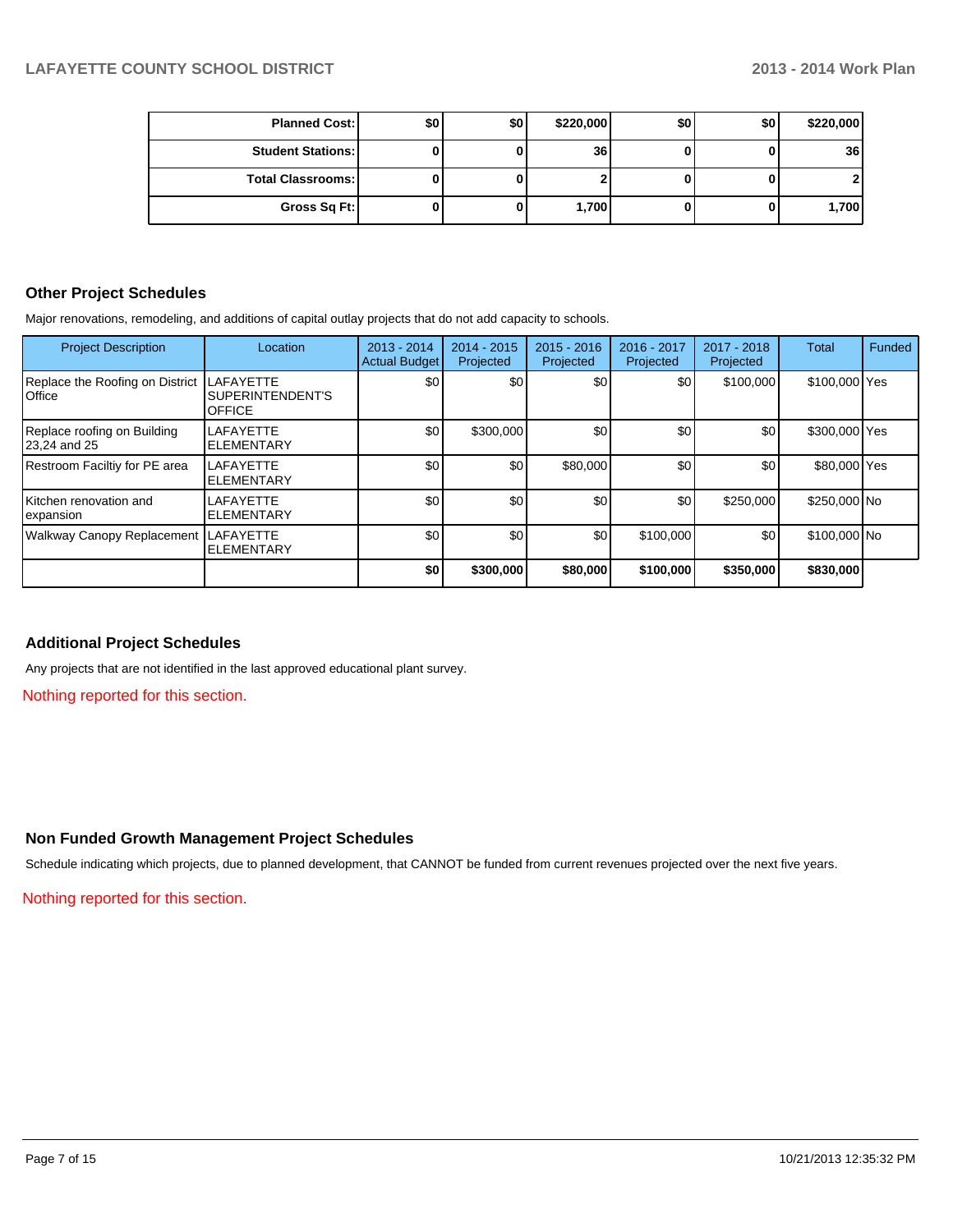### **Tracking**

#### **Capacity Tracking**

| Location                                   | $2013 -$<br><b>2014 Satis.</b><br>Stu. Sta. | Actual<br>$2013 -$<br><b>2014 FISH</b><br>Capacity | Actual<br>$2012 -$<br>2013<br><b>COFTE</b> | # Class<br><b>Rooms</b> | Actual<br>Average<br>$2013 -$<br>2014 Class<br><b>Size</b> | Actual<br>$2013 -$<br>2014<br><b>Utilization</b> | <b>New</b><br>Stu.<br><b>Capacity</b> | <b>New</b><br>Rooms to<br>be<br>Added/Re<br>moved | Projected<br>$2017 -$<br>2018<br><b>COFTE</b> | Projected<br>$2017 -$<br>2018<br><b>Utilization</b> | Projected<br>$2017 -$<br>2018 Class<br><b>Size</b> |
|--------------------------------------------|---------------------------------------------|----------------------------------------------------|--------------------------------------------|-------------------------|------------------------------------------------------------|--------------------------------------------------|---------------------------------------|---------------------------------------------------|-----------------------------------------------|-----------------------------------------------------|----------------------------------------------------|
| <b>ILAFAYETTE SENIOR</b><br>IHIGH          | 804                                         | 723                                                | 572                                        | 36 <sup>1</sup>         | 16                                                         | 79.00 %                                          |                                       |                                                   | 491                                           | 68.00 %                                             | 14                                                 |
| ILAFAYETTE<br><b>IELEMENTARY</b>           | 705                                         | 705                                                | 593                                        | 38 <sup>1</sup>         | 16                                                         | 84.00 %                                          |                                       |                                                   | 597                                           | 85.00 %                                             | 16                                                 |
| <b>IADULT EDUCATION</b><br><b>IPROGRAM</b> |                                             |                                                    |                                            | $\Omega$                |                                                            | $0.00\%$                                         |                                       |                                                   | 0                                             | $0.00\%$                                            | 0                                                  |
|                                            | 1,509                                       | 1,428                                              | 1,165                                      | 74                      | 16                                                         | 81.60%                                           |                                       | 0                                                 | 1,088                                         | 76.19 %                                             | 15                                                 |

The COFTE Projected Total (1,088) for 2017 - 2018 must match the Official Forecasted COFTE Total (1,088 ) for 2017 - 2018 before this section can be completed. In the event that the COFTE Projected Total does not match the Official forecasted COFTE, then the Balanced Projected COFTE Table should be used to balance COFTE.

| Projected COFTE for 2017 - 2018 |       | <b>Grade Level Type</b> | <b>Balanced Projected</b><br>COFTE for 2017 - 2018 |
|---------------------------------|-------|-------------------------|----------------------------------------------------|
| Elementary (PK-3)               | 325   |                         |                                                    |
| Middle (4-8)                    | 432   |                         |                                                    |
|                                 |       | Elementary (PK-3)       | 0                                                  |
| High (9-12)                     | 331   |                         |                                                    |
|                                 |       | Middle (4-8)            | 0                                                  |
|                                 | 1,088 |                         |                                                    |
|                                 |       | High (9-12)             | 0                                                  |
|                                 |       |                         |                                                    |
|                                 |       |                         | 1.088                                              |

#### **Relocatable Replacement**

Number of relocatable classrooms clearly identified and scheduled for replacement in the school board adopted financially feasible 5-year district work program.

| Location                               | $2013 - 2014$ | $2014 - 2015$ | $2015 - 2016$ | $2016 - 2017$ | $12017 - 2018$ | Year 5 Total |
|----------------------------------------|---------------|---------------|---------------|---------------|----------------|--------------|
| <b>Total Relocatable Replacements:</b> |               |               |               |               |                |              |

#### **Charter Schools Tracking**

Information regarding the use of charter schools.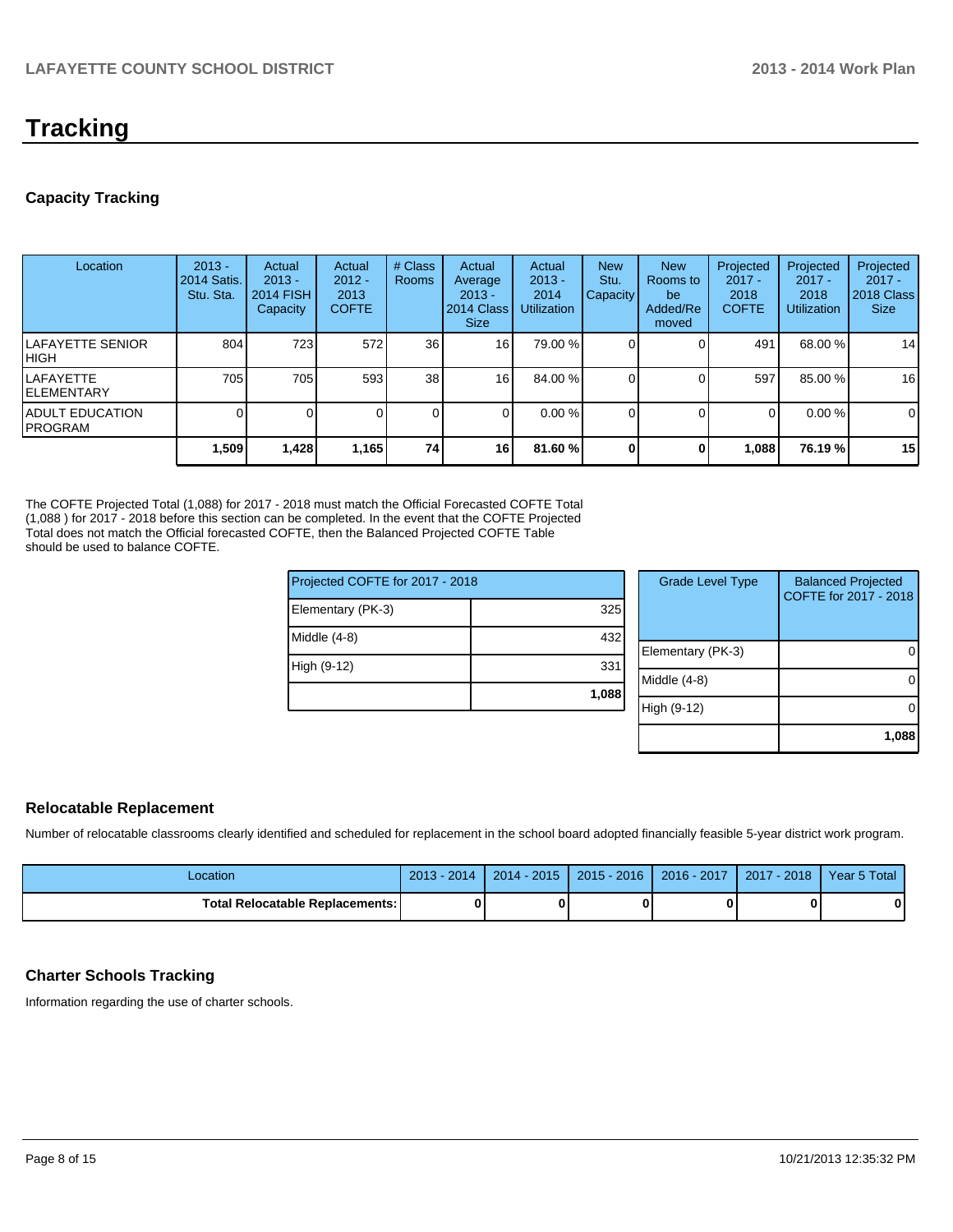Nothing reported for this section.

#### **Special Purpose Classrooms Tracking**

The number of classrooms that will be used for certain special purposes in the current year, by facility and type of classroom, that the district will, 1), not use for educational purposes, and 2), the co-teaching classrooms that are not open plan classrooms and will be used for educational purposes.

| School | <b>School Type</b>                     | # of Elementary<br>K-3 Classrooms | # of Middle 4-8<br><b>Classrooms</b> | # of High $9-12$<br><b>Classrooms</b> | # of $ESE$<br><b>Classrooms</b> | # of Combo<br><b>Classrooms</b> | <b>Total</b><br><b>Classrooms</b> |
|--------|----------------------------------------|-----------------------------------|--------------------------------------|---------------------------------------|---------------------------------|---------------------------------|-----------------------------------|
|        | <b>Total Educational Classrooms: I</b> |                                   |                                      |                                       |                                 |                                 | 0                                 |
|        |                                        |                                   |                                      |                                       |                                 |                                 |                                   |
| School | <b>School Type</b>                     | # of Elementary<br>K-3 Classrooms | # of Middle 4-8<br><b>Classrooms</b> | # of High $9-12$<br><b>Classrooms</b> | # of $ESE$<br><b>Classrooms</b> | # of Combo<br><b>Classrooms</b> | <b>Total</b><br><b>Classrooms</b> |
|        | <b>Total Co-Teaching Classrooms:</b>   |                                   |                                      |                                       |                                 |                                 | 0                                 |

#### **Infrastructure Tracking**

**Necessary offsite infrastructure requirements resulting from expansions or new schools. This section should include infrastructure information related to capacity project schedules and other project schedules (Section 4).**

There are no Infrastructure plans at this time

**Proposed location of planned facilities, whether those locations are consistent with the comprehensive plans of all affected local governments, and recommendations for infrastructure and other improvements to land adjacent to existing facilities. Provisions of 1013.33(12), (13) and (14) and 1013.36 must be addressed for new facilities planned within the 1st three years of the plan (Section 5).**

Not Specified

**Consistent with Comp Plan?** No

#### **Net New Classrooms**

The number of classrooms, by grade level and type of construction, that were added during the last fiscal year.

| List the net new classrooms added in the 2012 - 2013 fiscal year.                                                                                       |                               |                                    |                                 | List the net new classrooms to be added in the 2013 - 2014 fiscal<br>year. |                                                                        |                            |                                |                        |  |
|---------------------------------------------------------------------------------------------------------------------------------------------------------|-------------------------------|------------------------------------|---------------------------------|----------------------------------------------------------------------------|------------------------------------------------------------------------|----------------------------|--------------------------------|------------------------|--|
| "Classrooms" is defined as capacity carrying classrooms that are added to increase<br>capacity to enable the district to meet the Class Size Amendment. |                               |                                    |                                 |                                                                            | Totals for fiscal year 2013 - 2014 should match totals in Section 15A. |                            |                                |                        |  |
| Location                                                                                                                                                | $2012 - 2013 \#$<br>Permanent | $2012 - 2013 \#$<br><b>Modular</b> | $2012 - 2013 \#$<br>Relocatable | $2012 - 2013$<br>Total                                                     | $2013 - 2014$ #<br>Permanent                                           | $2013 - 2014$ #<br>Modular | $2013 - 2014$ #<br>Relocatable | $2013 - 2014$<br>Total |  |
| Elementary (PK-3)                                                                                                                                       |                               |                                    |                                 |                                                                            |                                                                        |                            |                                | $\Omega$               |  |
| Middle (4-8)                                                                                                                                            |                               |                                    |                                 |                                                                            |                                                                        |                            |                                | $\Omega$               |  |
| High (9-12)                                                                                                                                             |                               |                                    |                                 |                                                                            |                                                                        |                            |                                | $\Omega$               |  |
|                                                                                                                                                         |                               |                                    |                                 |                                                                            |                                                                        |                            | U                              | $\mathbf{0}$           |  |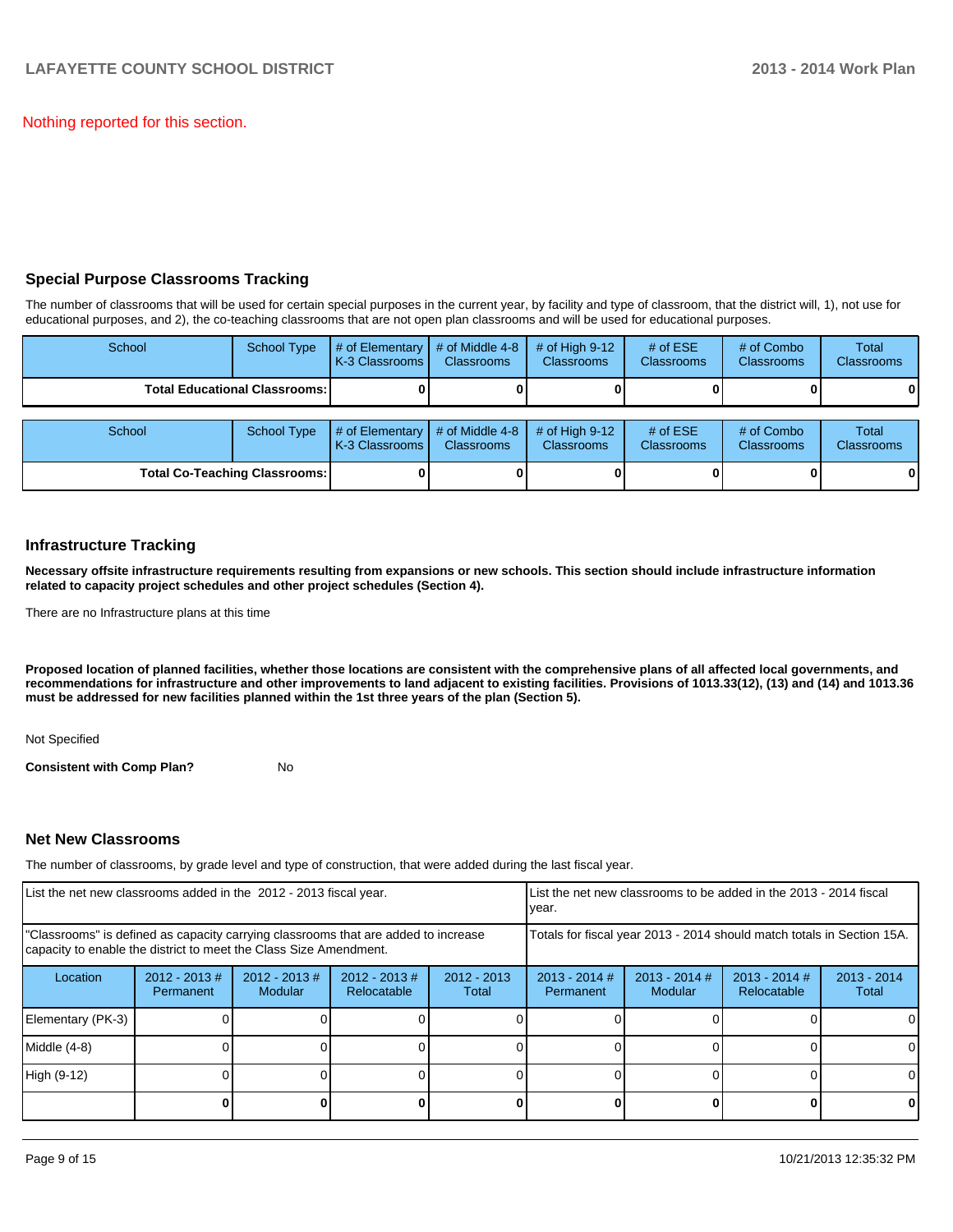#### **Relocatable Student Stations**

Number of students that will be educated in relocatable units, by school, in the current year, and the projected number of students for each of the years in the workplan.

| <b>Site</b>                                 | $2013 - 2014$   | $2014 - 2015$ | $2015 - 2016$ | 2016 - 2017 | 2017 - 2018 | 5 Year Average  |
|---------------------------------------------|-----------------|---------------|---------------|-------------|-------------|-----------------|
| LAFAYETTE SENIOR HIGH                       | 18।             |               |               |             |             | 4               |
| <b>ILAFAYETTE ELEMENTARY</b>                | 36 <sup>1</sup> |               |               |             |             |                 |
| <b>ADULT EDUCATION PROGRAM</b>              |                 |               |               |             |             |                 |
|                                             |                 |               |               |             |             |                 |
| Totals for LAFAYETTE COUNTY SCHOOL DISTRICT |                 |               |               |             |             |                 |
| Total students in relocatables by year.     | 54              |               |               |             |             | 11 <sup>1</sup> |

| Total number of COFTE students projected by year. | ا156. | '147.،       | .121  | ا 102. | ا 088. ا | 123,         |
|---------------------------------------------------|-------|--------------|-------|--------|----------|--------------|
| Percent in relocatables by year.                  | 5%    | ስ 0/<br>U 70 | $0\%$ | 0%     | 0%       | $\mathbf{0}$ |
|                                                   |       |              |       |        |          |              |

#### **Leased Facilities Tracking**

Exising leased facilities and plans for the acquisition of leased facilities, including the number of classrooms and student stations, as reported in the educational plant survey, that are planned in that location at the end of the five year workplan.

| Location                        | # of Leased<br>Classrooms 2013 - I<br>2014 | <b>FISH Student</b><br><b>Stations</b> | Owner | # of Leased<br>Classrooms 2017 - I<br>2018 | <b>FISH Student</b><br><b>Stations</b> |
|---------------------------------|--------------------------------------------|----------------------------------------|-------|--------------------------------------------|----------------------------------------|
| ILAFAYETTE SENIOR HIGH          |                                            |                                        |       |                                            | ΟI                                     |
| LAFAYETTE ELEMENTARY            |                                            |                                        |       |                                            | ΩI                                     |
| <b>IADULT EDUCATION PROGRAM</b> |                                            |                                        |       |                                            | ΟI                                     |
|                                 |                                            |                                        |       |                                            | 01                                     |

#### **Failed Standard Relocatable Tracking**

Relocatable units currently reported by school, from FISH, and the number of relocatable units identified as 'Failed Standards'.

Nothing reported for this section.

### **Planning**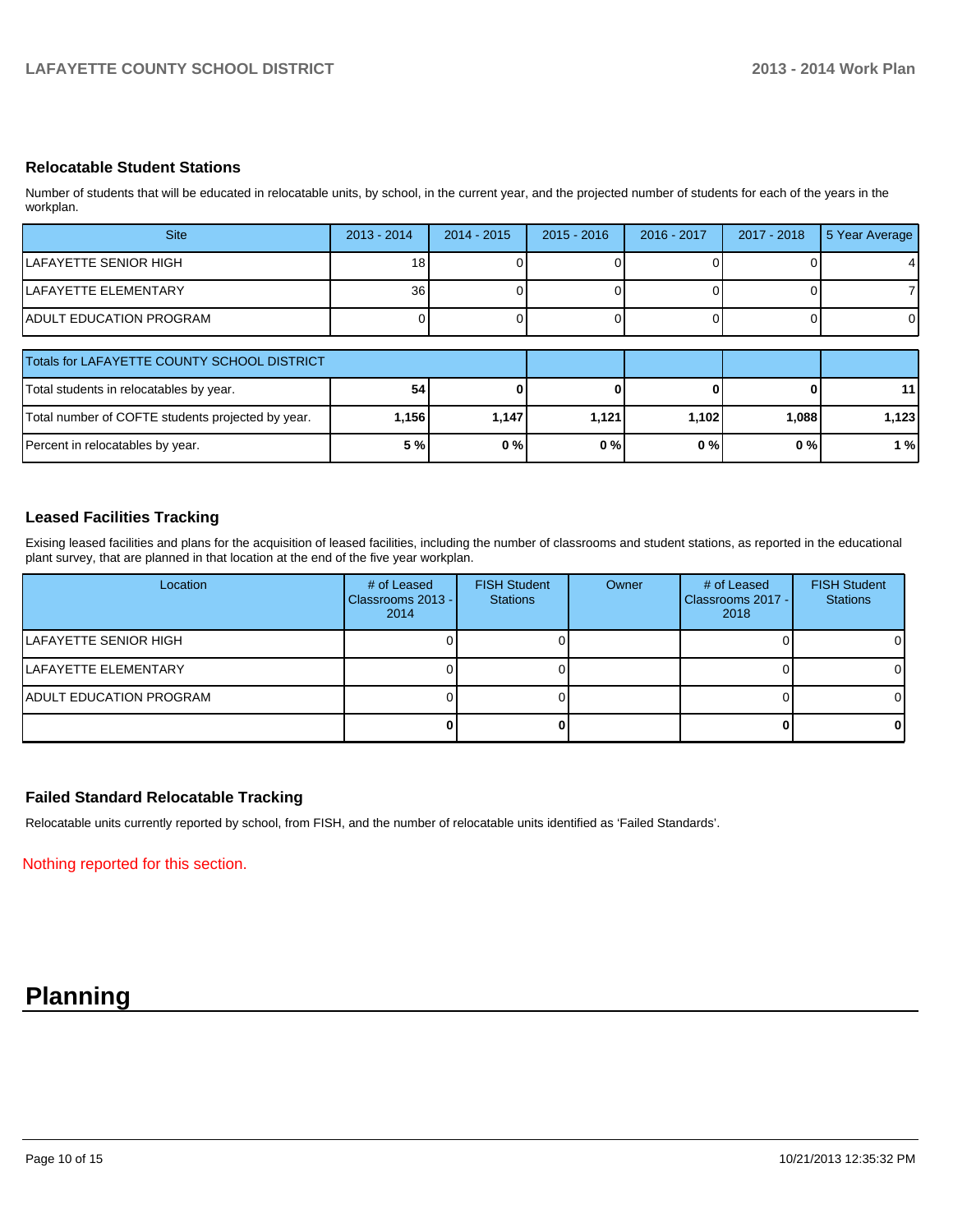#### **Class Size Reduction Planning**

**Plans approved by the school board that reduce the need for permanent student stations such as acceptable school capacity levels, redistricting, busing, year-round schools, charter schools, magnet schools, public-private partnerships, multitrack scheduling, grade level organization, block scheduling, or other alternatives.**

We only have one elementary and one high school so redistricting and busing are not viable options for us. Most of our plans to deal with class size reduction will include permanent student stations.

#### **School Closure Planning**

**Plans for the closure of any school, including plans for disposition of the facility or usage of facility space, and anticipated revenues.**

No School Closures are planned at this time.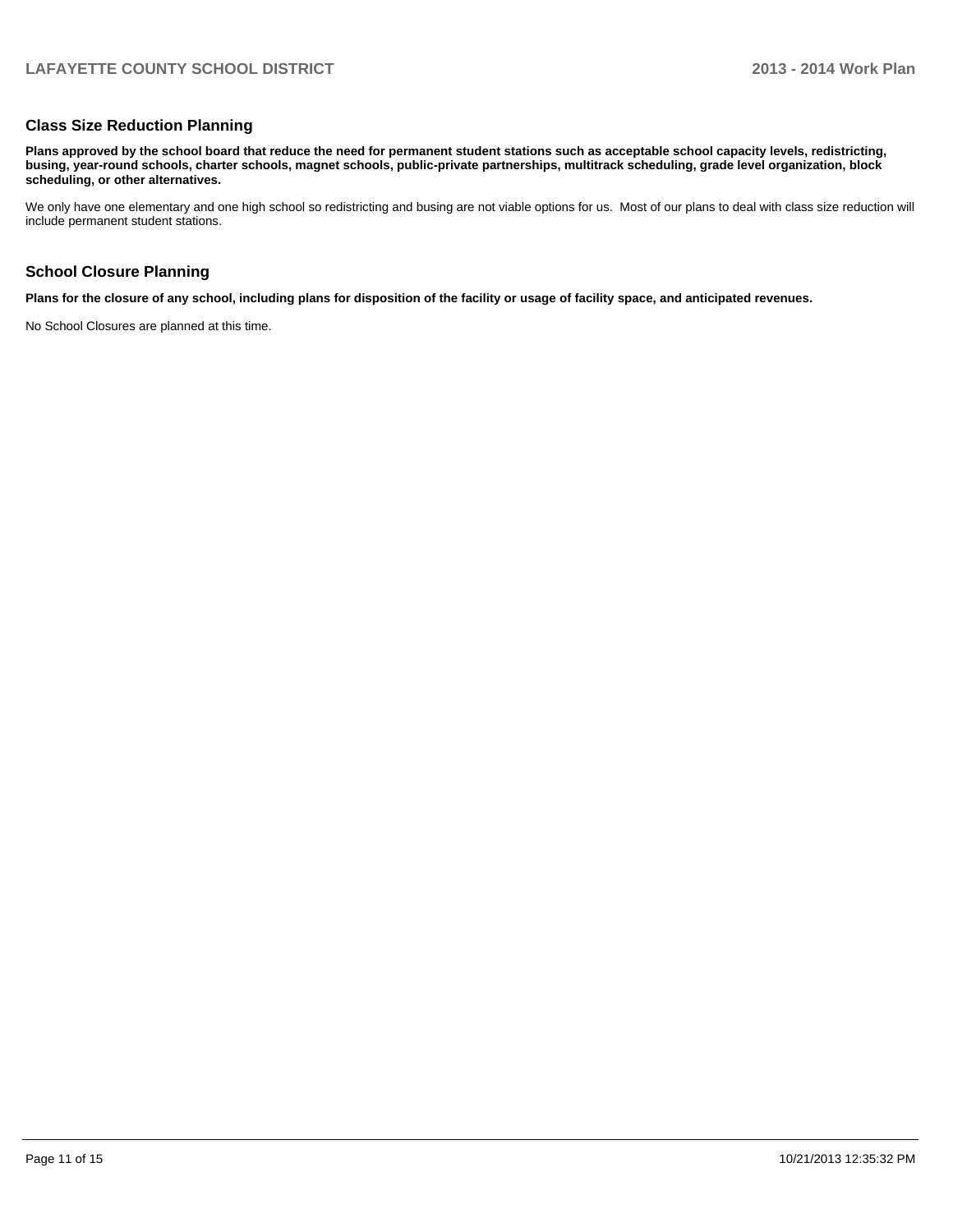Five Year Survey - Ten Year Capacity **10/21/2013** LAFAYETTE COUNTY SCHOOL DISTRICT

**Schedule of capital outlay projects projected to ensure the availability of satisfactory student stations for the projected student enrollment in K - 12 programs for the future 5 years beyond the 5-year district facilities work program.**

No items meet the criteria.

Five Year Survey - Ten Year Infrastructure LAFAYETTE COUNTY SCHOOL DISTRICT

#### **10/21/2013**

**Proposed Location of Planned New, Remodeled, or New Additions to Facilities in 6 thru 10 out years (Section 28).**

Discontinue use of existing Transportation Bus Barn/Garage as it is inadequate and in a bad location in relation to Lafayette High school. Use existing structure for vocational related space or parking. Build new Transportaion Bus Barn on existing district owned property adjoining Lafayette High School.

**Plans for closure of any school, including plans for disposition of the facility or usage of facility space, and anticipated revenues in the 6 thru 10 out years (Section 29).**

Not Specified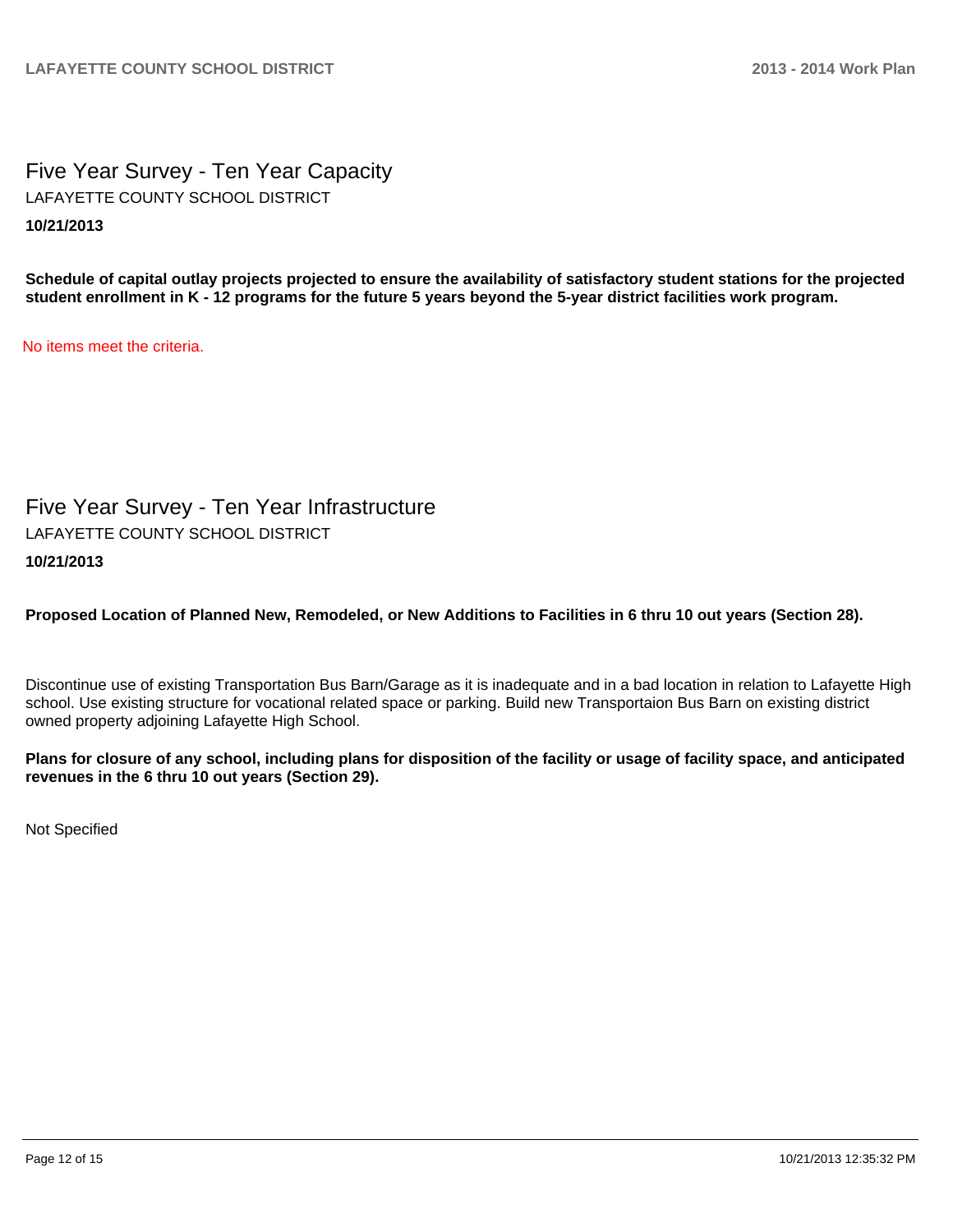Five Year Survey - Ten Year Maintenance **10/21/2013** LAFAYETTE COUNTY SCHOOL DISTRICT

**District projects and locations regarding the projected need for major renovation, repair, and maintenance projects within the district in years 6 - 10 beyond the projects plans detailed in the five years covered by the work plan.**

No items match the criteria.

### Five Year Survey - Ten Year Utilization

LAFAYETTE COUNTY SCHOOL DISTRICT

**10/21/2013**

**Schedule of planned capital outlay projects identifying the standard grade groupings, capacities, and planned utilization rates of future educational facilities of the district for both permanent and relocatable facilities.**

| <b>Grade Level</b><br>Projections | <b>FISH Student</b><br><b>Stations</b> | <b>Actual FISH</b><br>Capacity | Actual<br><b>COFTE</b> | Actual<br><b>Utilization</b> | Actual new<br><b>Student</b><br>Capacity to be<br>added/remove | Projected<br><b>COFTE</b> | Projected<br><b>Utilization</b> |
|-----------------------------------|----------------------------------------|--------------------------------|------------------------|------------------------------|----------------------------------------------------------------|---------------------------|---------------------------------|
| Elementary -<br>District Totals   | 705                                    | 705                            | 574.44                 | 81.48%                       |                                                                | 519                       | 73.62 %                         |
| Middle - District<br>Totals       | 788                                    | 709                            | 549.29                 | 77.47 %                      |                                                                | 263                       | 37.09 %                         |
| High - District<br><b>Totals</b>  |                                        | 0                              | 0.00                   | 0.00 %                       |                                                                | 324                       | 0.00%                           |
| Other - ESE, etc                  |                                        | 0                              | 0.00                   | 0.00 %                       |                                                                | 0                         | 0.00%                           |
|                                   | 1,493                                  | 1,414                          | 1,123.73               | 79.47 %                      |                                                                | 1,106                     | 78.22 %                         |

**Combination schools are included with the middle schools for student stations, capacity, COFTE and utilization purposes because these facilities all have a 90% utilization factor. Use this space to explain or define the grade groupings for combination schools.**

No comments to report.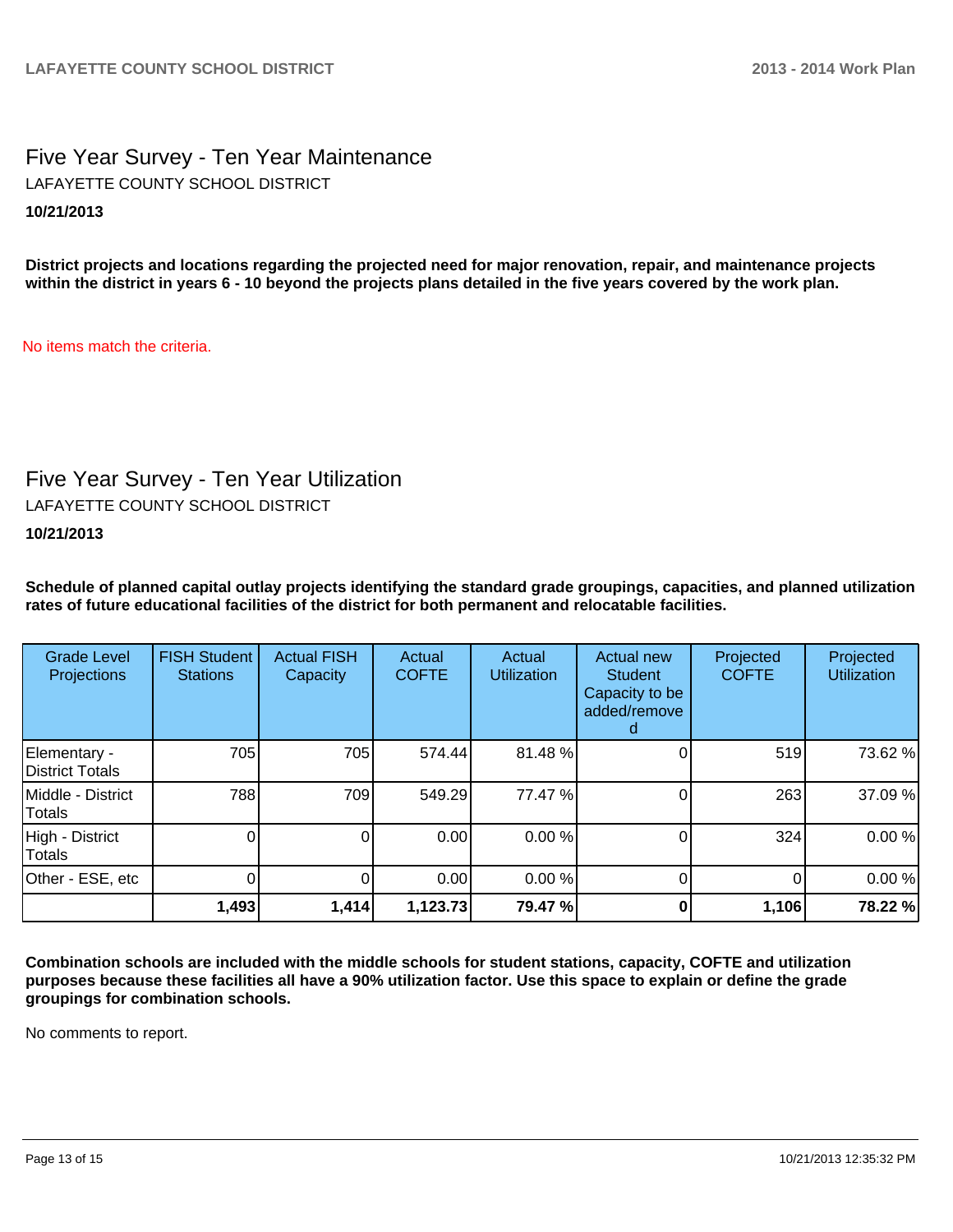Five Year Survey - Twenty Year Capacity **10/21/2013** LAFAYETTE COUNTY SCHOOL DISTRICT

**Schedule of capital outlay projects projected to ensure the availability of satisfactory student stations for the projected student enrollment in K - 12 programs for the future 11 - 20 years beyond the 5-year district facilities work program.**

No items match the criteria.

Five Year Survey - Twenty Year Infrastructure **10/21/2013** LAFAYETTE COUNTY SCHOOL DISTRICT

**Proposed Location of Planned New, Remodeled, or New Additions to Facilities in the 11 through 20 out years (Section 28).**

Not Specified

**Plans for closure of any school, including plans for disposition of the facility or usage of facility space, and anticipated revenues in the 11 through 20 out years (Section 29).**

Not Specified